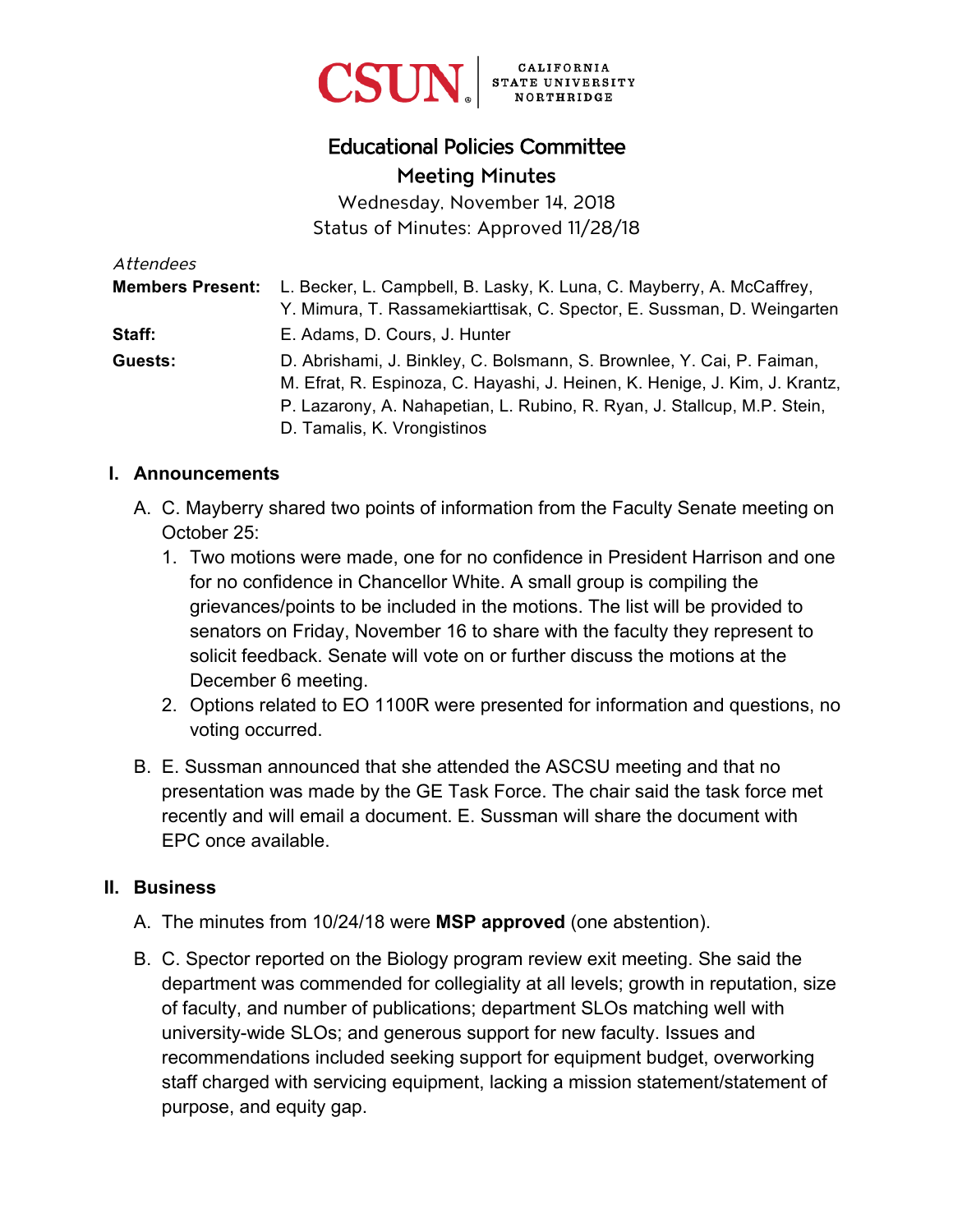C. Mayberry reminded the committee that a volunteer is needed to attend the Africana Studies final MOU meeting on December 12 from 2:30-3:30 p.m. (note: this is the same time EPC meets).

C. College of Health and Human Development

#### *Family and Consumer Sciences Course Modification*

- 1. FCS 356 Analysis and Evaluation of Apparel Quality and Lab (2/1). **MSP approved**.
- 2. FCS 360/L Textiles and Lab (2/1). **MSP approved**.

### *Program Modifications*

- 3. Family and Consumer Sciences, B.S. Apparel Design and Merchandising Option. **MSP approved** with changes. Update SLO/assessment statement, correct *Units for Pattern B* on the summary table and remove CHEM 103 under the GE section of the proposed catalog copy.
- 4. Apparel Merchandising Minor. **MSP approved** with addition of clean catalog copy.

## *Health Sciences*

### *New Courses*

- 5. HSCI 446 Lactation Education: Postpartum Period (3). **Tabled** for revised catalog course description.
- 6. HSCI 494PH Academic Internship for Public Health (2). **Tabled** for changes to course classification.
- 7. HSCI 494IPH Academic Internship Evaluation in Public Health (1). **Tabled**. *Course Modifications*
- 8. HSCI 170 Emergency Procedures (2). **MSP approved**. Update language referring to 2013 SOPs, the most recent SOPs are dated 2016.
- 9. HSCI 434 Lactation Education (3). **Tabled** for revised catalog course description and addition of syllabus.
- 10. HSCI 494 Academic Internship (2). **Tabled** for changes to course classification.
- 11. HSCI 494IN Academic Internship Evaluation (1). **Tabled**.

## *Program Modification*

12. Public Health, B.S. **Tabled**, related to HSCI 446.

## *New Program*

13. Lactation Education Minor. **Tabled**, related to HSCI 446. Remove *Education* from the name of the minor.

# *Kinesiology*

## *New Courses*

- 14. KIN 143B Urban Street Dance II (1). **MSP approved** with addition of selected bibliography.
- 15. KIN 303 Foundations of Sport Management (3). **MSP approved**. Include subject abbreviation and course number in the course description.